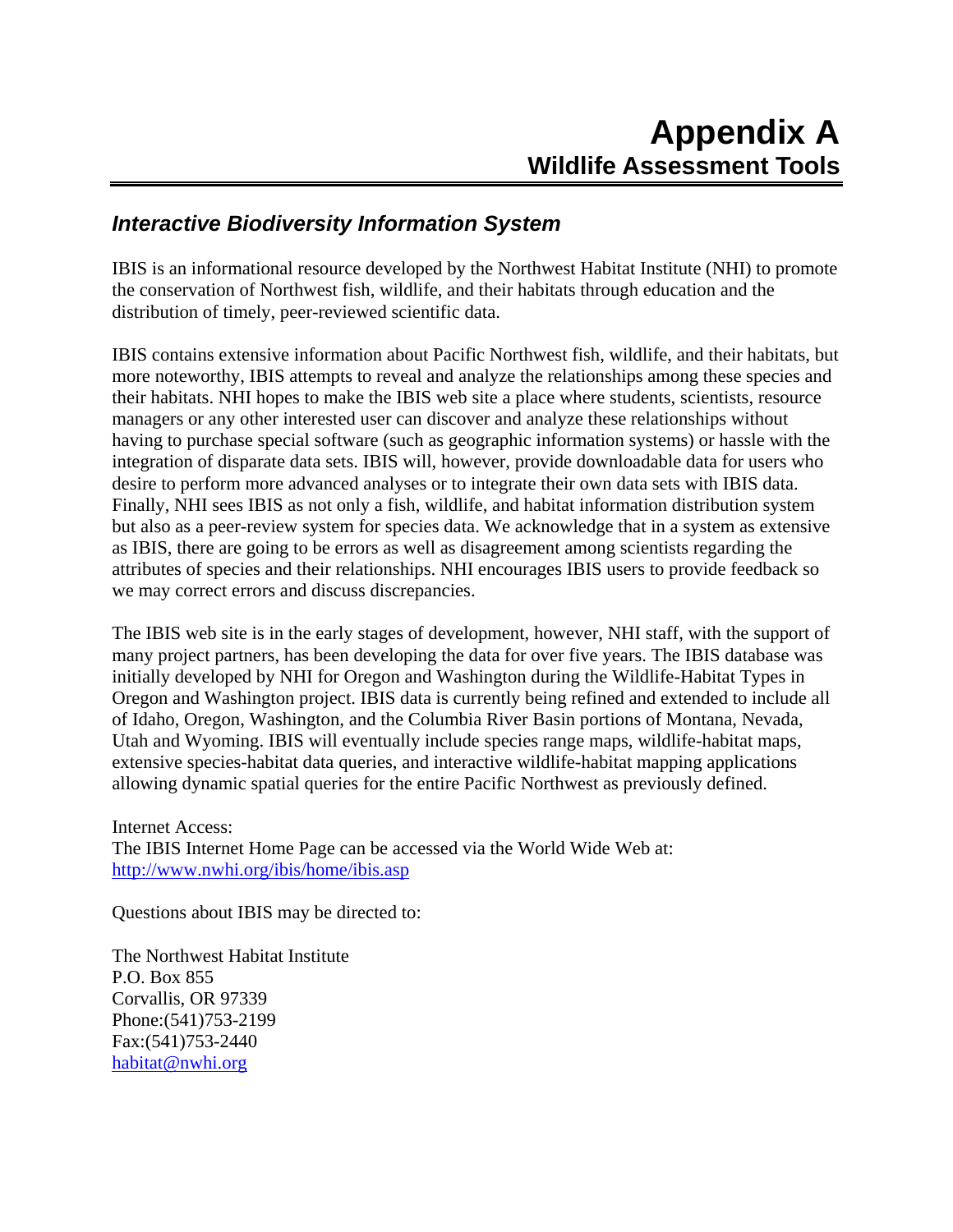# *Washington Priority Habitats and Species List*

The Priority Habitats and Species (PHS) List is a catalog of those species and habitat types identified by the Washington Department of Fish and Wildlife (WDFW) as priorities for management and preservation. Because information on fish, wildlife, and their habitats is dynamic, the PHS List is updated periodically.

The PHS List is a catalog of habitats and species considered to be priorities for conservation and management. Priority species require protective measures for their perpetuation due to their population status, sensitivity to habitat alteration, and/or recreational, commercial, or tribal importance. Priority species include State Endangered, Threatened, Sensitive, and Candidate species; animal aggregations considered vulnerable; and those species of recreational, commercial, or tribal importance that are vulnerable. Priority habitats are those habitat types or elements with unique or significant value to a diverse assemblage of species. A Priority habitat may consist of a unique vegetation type or dominant plant species, a described successional stage, or a specific structural element.

There are 18 habitat types, 140 vertebrate species, 28 invertebrate species, and 14 species groups currently on the PHS List. These constitute about 16 percent of Washington's approximately 1,000 vertebrate species and a fraction of the state's invertebrate fauna.

Mapping of priority habitats and species was initiated in 1990 and includes about two-thirds of Washington's 43 million acres. The remaining third generally involves federal and tribal lands. Mapping consists of recording locational and descriptive data in a Geographic Information System (GIS). These GIS databases represent WDFW's best knowledge of fish and wildlife resources and occurrences. It is important to note, however, that priority species or priority habitats may occur in areas not currently known to WDFW biologists or in areas for which comprehensive surveys have not been conducted. Site-specific surveys may be necessary to rule out the presence of priority habitats or species on individual sites.

Included in the PHS system of databases are WDFW's PHS Points and Polygon Databases, StreamNet, and the Wildlife Heritage Database. Other information sources include the Department of Natural Resources' Aquatic Lands Division database on kelp beds and the U.S. Fish and Wildlife Service's information on the National Wetlands Inventory (NWI).

Questions and requests for additional PHS information may be directed to:

Priority Habitats and Species WDFW Habitat Program 600 Capitol Way N Olympia WA 98501-1091

Internet Access:

The PHS Internet Home Page can be accessed via the World Wide Web at: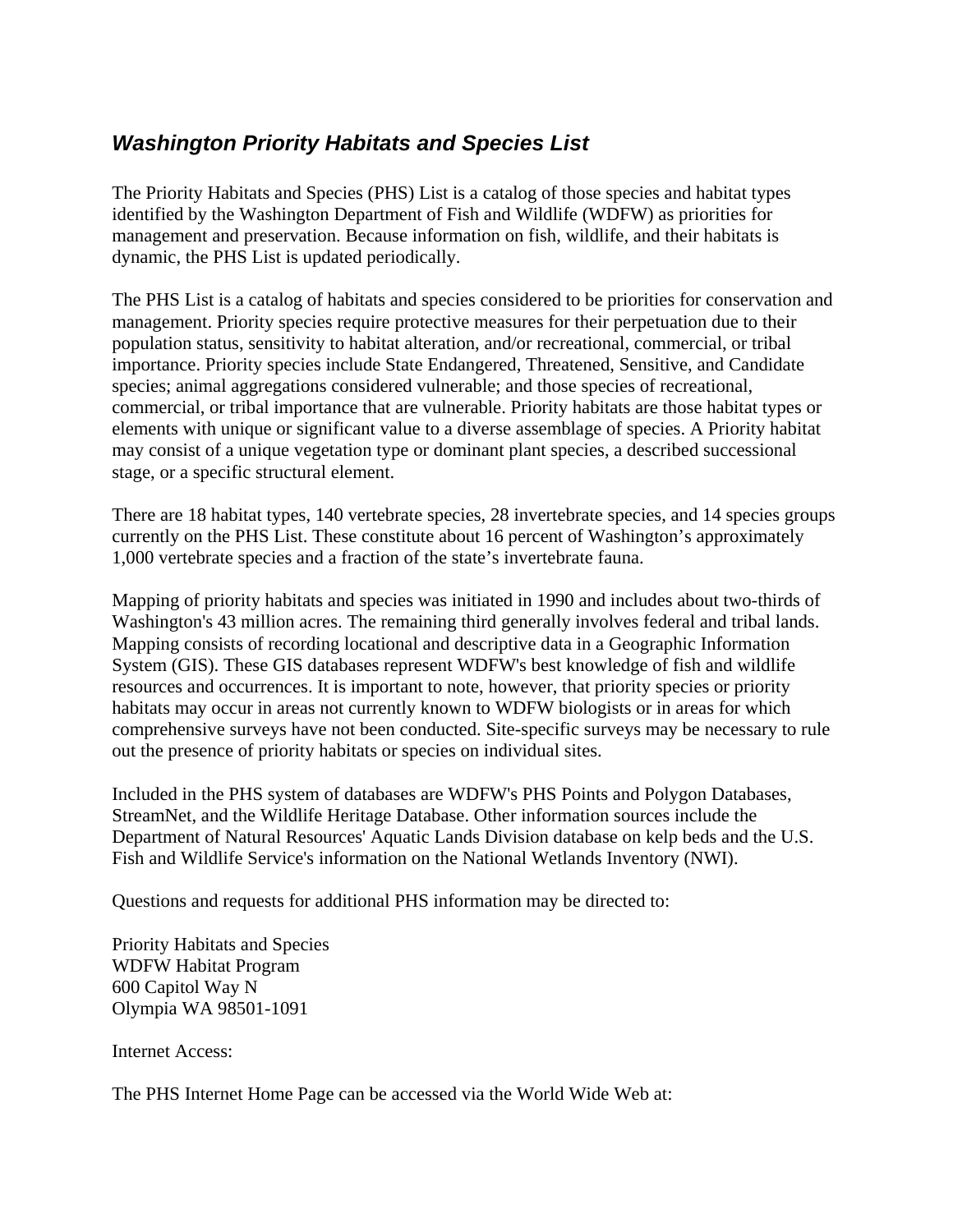[www.wa.gov/wdfw/hab/phspage.htm](http://www.wa.gov/wdfw/hab/phspage.htm)

For information on rare plants and plant communities, contact:

Washington Department of Natural Resources Natural Heritage Program P.O. Box 47016 Olympia, WA 98504-7016 (360) 902-1667 [www.wa.gov/dnr/htdocs/fr/nhp](http://www.wa.gov/dnr/htdocs/fr/nhp)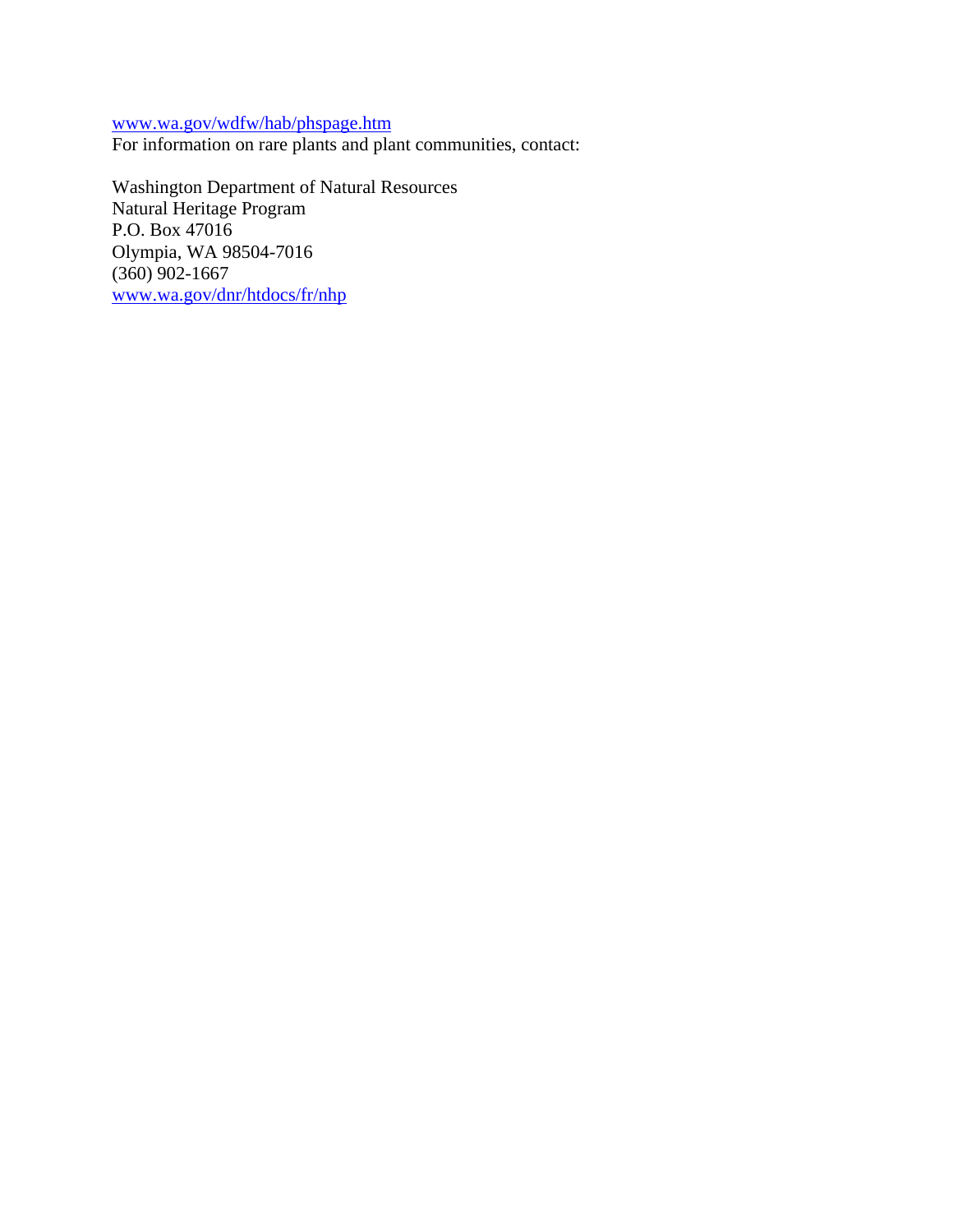# *Washington GAP Analysis Project*

The Gap Analysis Program (GAP) is a nation-wide program currently administered by the Biological Resources Division of the US Geological Survey (BRD-USGS; formerly the National Biological Service [NBS]). The overall goal of Gap Analysis is to identify elements of biodiversity that lack adequate representation in the nation's network of reserves (i.e., areas managed primarily for the protection of biodiversity). Gap Analysis is a coarse-filter approach to biodiversity protection. It provides an overview of the distribution and conservation status of several components of biodiversity, with particular emphasis on vegetation and terrestrial vertebrates. Digital map overlays in a Geographic Information System (GIS) are used to identify vegetation types, individual species, and species-rich areas that are unrepresented or underrepresented in existing biodiversity management areas. Gap Analysis functions as a preliminary step to more detailed studies needed to establish actual boundaries for potential additions to the existing network of reserves.

The primary filter in Gap Analysis is vegetation type (defined by the Washington Gap Analysis Project as the composite of actual vegetation, vegetation zone, and Ecoprovince). Vegetation types are mapped and their conservation status evaluated based on representation on biodiversity management areas, conversion to human-dominated landscapes, and spatial context. Vegetation is used as the primary filter in Gap Analysis because vegetation patterns are determinants of overall biodiversity patterns (Levin 1981, Noss 1990, Franklin 1993). It is impractical to map the distributions of all plants and animals, but Gap Analysis makes the assumption that if all vegetation types are adequately represented in biodiversity management areas, then most plant and animal species will also be adequately represented. The second major Gap Analysis filter is composed of information on the distribution of individual species. This filter can be used to identify individual species that lack adequate protection and, when individual species maps are overlaid, areas of high species richness. In most states, including Washington, vertebrates are the only taxa mapped because there is relatively little information available for other taxa, and because vertebrates currently command the most attention in conservation issues.

The following are general limitations of Gap Analysis; specific limitations for particular datasets are described in the appropriate sections:

Gap Analysis data are derived from remote sensing and modeling to make general assessments about conservation status. Any decisions based on the data must be supported by ground-truthing and more detailed analyses.

Gap Analysis is not a substitute for the listing of threatened and endangered species and associated recovery efforts. A primary argument in favor of Gap Analysis is that it is proactive in recognizing areas of high biodiversity value for the long-term maintenance of populations of native species and natural ecosystems before individual species and plant communities become threatened with extinction. A goal of Gap Analysis is to reduce the rate at which species require listing as threatened or endangered.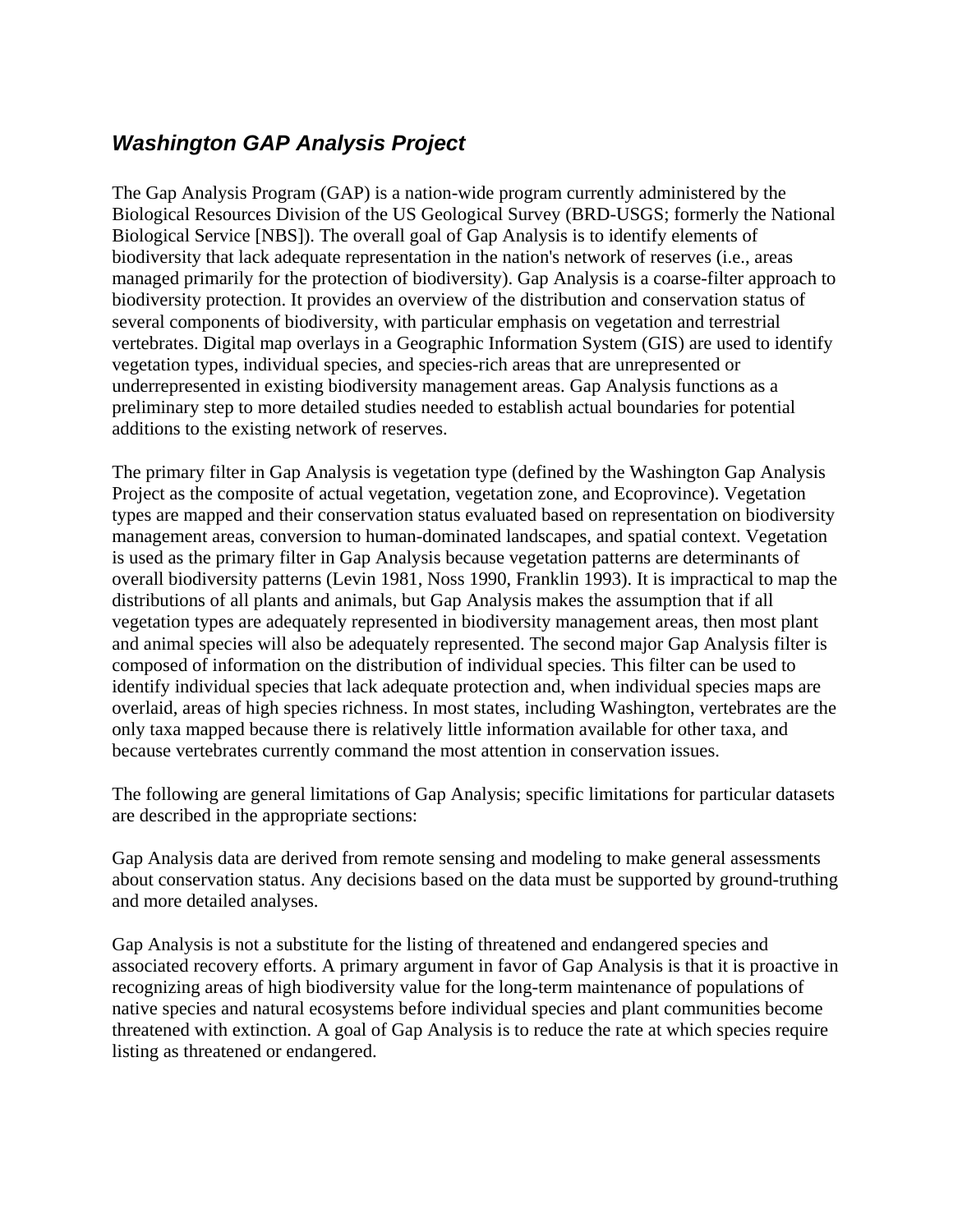The static nature of the Gap Analysis data limits their utility in conservation risk assessment. Our database provides a snapshot of a region in which land cover and land ownership are dynamic and where trend data would be especially useful.

Gap Analysis is not a substitute for a thorough national biological inventory. As a response to rapid habitat loss, Gap Analysis is intended to provide a quick assessment of the distribution of vegetation and associated species before they are lost and to provide focus and direction for local, regional, and national efforts to maintain biodiversity. The process of improving knowledge in systematics, ecology, and distribution of species is lengthy and expensive. That process must be continued and expedited in order to provide the detailed information needed for a comprehensive assessment of the nation's biodiversity.

Gap Analysis is a coarse-filter approach. The network of Conservation Data Centers (CDC) and Natural Heritage Programs established cooperatively by The Nature Conservancy and various state agencies maintain detailed databases on the locations of rare elements of biodiversity. Conservation of such elements is best accomplished through the fine-filter approach of the above organizations. It is not the role of Gap to duplicate or disseminate Natural Heritage Program or CDC Element Occurrence Records. Users interested in more specific information about the location, status, and ecology of populations of such species are directed to their state Natural Heritage Program or CDC.

Internet Access:

The Washington GAP Analysis Internet Home Page can be accessed via the World Wide Web at: [http://www.fish.washington.edu/naturemapping/wagap/public\\_html/index.html](http://www.fish.washington.edu/naturemapping/wagap/public_html/index.html)

Questions about the Washington GAP Analysis Project may be directed to:

Washington Cooperative Fish and Wildlife Research Unit University of Washington Box 355020 Seattle, WA 98195-5020 (206)543-6475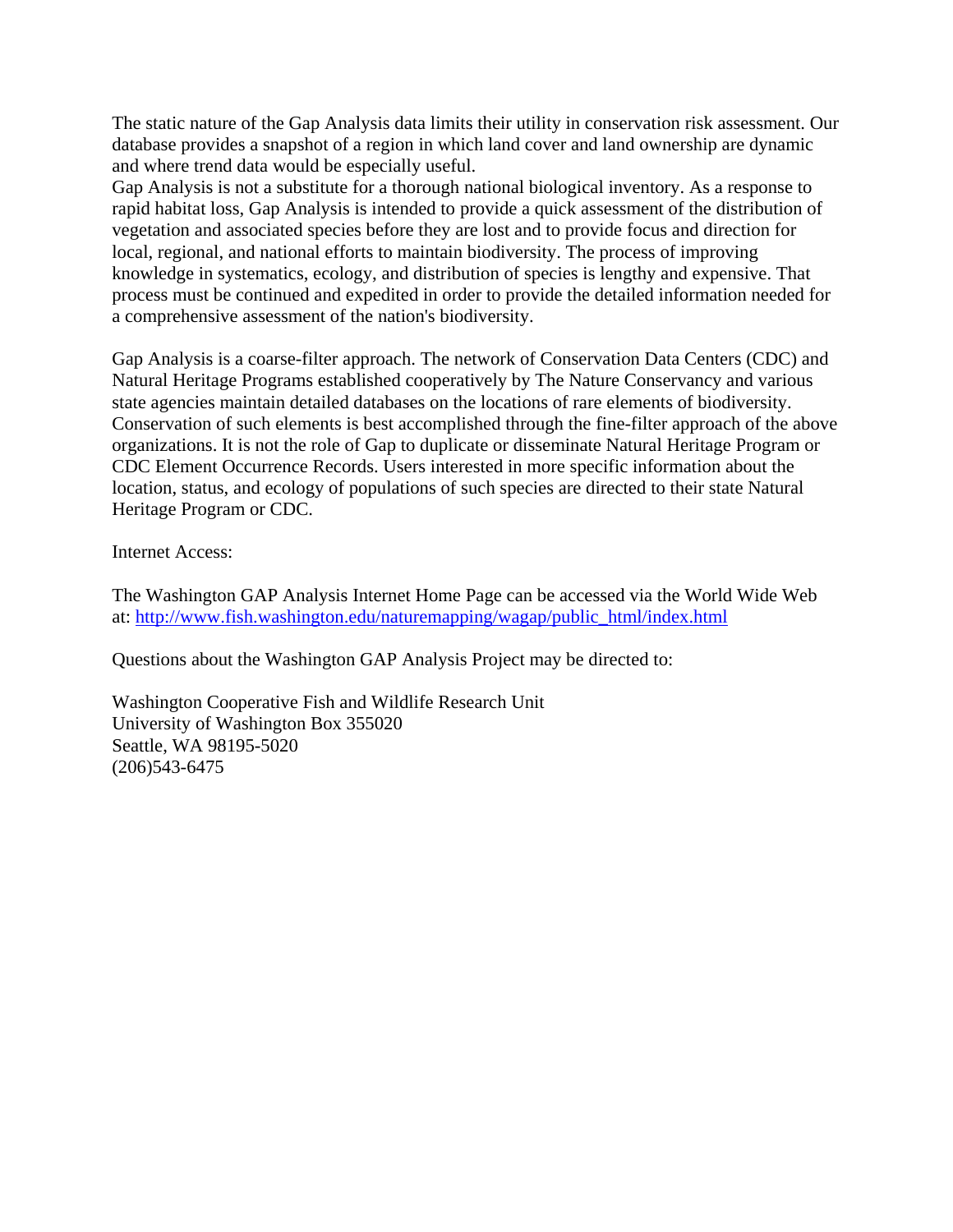# *Partners in Flight*

Partners in Flight was launched in 1990 in response to growing concerns about declines in the populations of many land bird species, and in order to emphasize the conservation of birds not covered by existing conservation initiatives. The initial focus was on Neotropical migrants, species that breed in the Nearctic (North America) and winter in the Neotropics (Central and South America), but the focus has spread to include most landbirds and other species requiring terrestrial habitats. The central premise of Partners in Flight (PIF) has been that the resources of public and private organizations in North and South America must be combined, coordinated, and increased in order to achieve success in conserving bird populations in this hemisphere. Partners in Flight is a cooperative effort involving partnerships among federal, state and local government agencies, philanthropic foundations, professional organizations, conservation groups, industry, the academic community, and private individuals. All Partners in Flight meetings at all levels are open to anyone interested in bird conservation and we eagerly seek your contribution.

Partners in Flight's goal is to focus resources on the improvement of monitoring and inventory, research, management, and education programs involving birds and their habitats. The PIF strategy is to stimulate cooperative public and private sector efforts in North America and the Neotropics to meet these goals.

### Bird Conservation Planning Information

One of the primary activities being conducted by Partners in Flight - U.S. is the development of bird conservation plans for the entire continental United States.

The Flight Plan

The guiding principles for PIF bird conservation planning can be found in the Partners in Flight bird conservation strategy, The Flight Plan. It is composed of four parts:

- (1) setting priorities
- (2) establishing objectives
- (3) conservation action
- (4) evaluation.

## Physiographic Areas

The spatial unit chosen by Partners in Flight for planning purposes is the physiographic area. There are 58 physiographic areas wholly or partially contained within the contiguous United States and several others wholly or partially in Alaska. Partners in Flight bird conservation plans in the West use state boundaries as their first sorting unit for planning, with each plan internally arranged by physiographic area or habitat type.

## Integrated Bird Conservation

A common spatial language can greatly enhance the potential for communication among conservation initiatives. Under the auspices of the North American Bird Conservation Initiative (NABCI), Partners in Flight worked with the North American Waterfowl Management Plan, the Unites States Shorebird Conservation Plan, and the North American Waterbird Conservation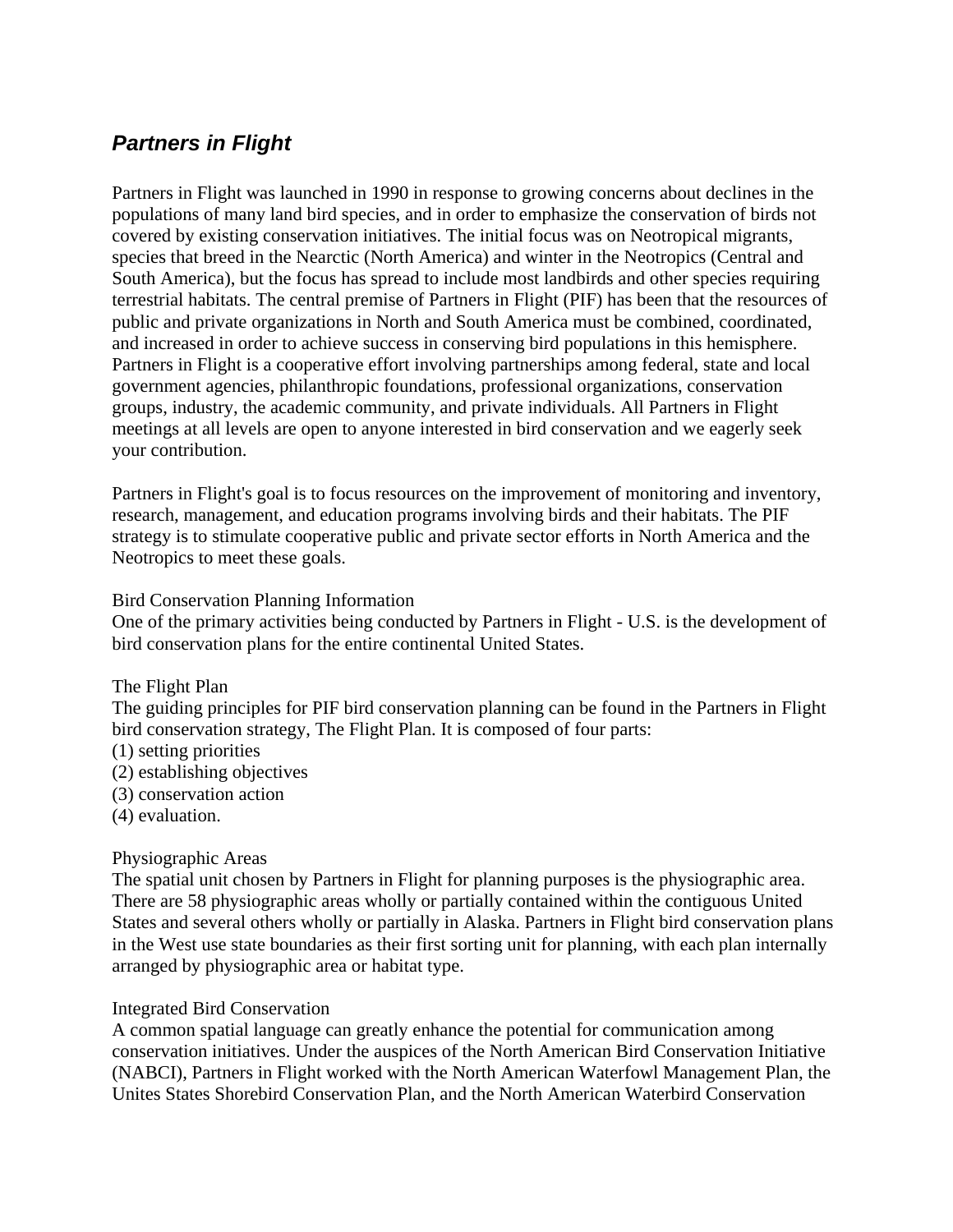Plan, as well as with counterparts in Mexico and Canada, to develop a standard map of planning regions to be shared by all initiatives. These Bird Conservation Regions are intended to serve as planning, implementation, and evaluation units for integrated bird conservation for the entire continent. Future revisions of PIF Bird Conservation Plans will begin to utilize Bird Conservation Regions as the planning units, facilitating integration with planning efforts of the other initiatives.

### Species Assessment

An important component in The PIF Flight Plan is the identification of priority species. PIF recognized that existing means of setting conservation priorities did not capture the complexities and needs of birds. The PIF Species Assessment process uses the best of traditional methods modified by our knowledge of bird biology to create a scientifically credible means of prioritizing birds and their habitat. It is a dynamic method that uses several criteria to rank a species' vulnerability. Numerical scores are given for each criterion, with higher scores reflecting higher vulnerability. The most vulnerable species are those with declining population trends, limited geographic ranges, and/or deteriorating habitats.

### PIF Watch List

The Partners in Flight Watch List was developed using the Species Assessment to highlight those birds of the continental United States, not already listed under the Endangered Species Act, that most warrant conservation attention. There is no single reason why all of these birds are on the list. Some are relatively common but undergoing steep population declines; others are rare but actually increasing in numbers. The Watch List is not intended to drive local conservation agendas, which should be based on priorities identified within each physiographic area.

### Species Account Resources

Species accounts that synthesize scientific literature on the life histories and effects of management practices on particular bird species are available from a variety of sources.

### Bird Conservation Plans Summary Document

The development of Bird Conservation Plans is a complicated process. More detailed information about the PIF Bird Conservation Planning Process and PIF Bird Conservation Plans is provided in the recent PIF publication - Partners in Flight: Conservation of the Land Birds of the United States.

### Internet Access:

The Partners in Flight Internet Home Page can be accessed via the World Wide Web at: <http://www.partnersinflight.org/>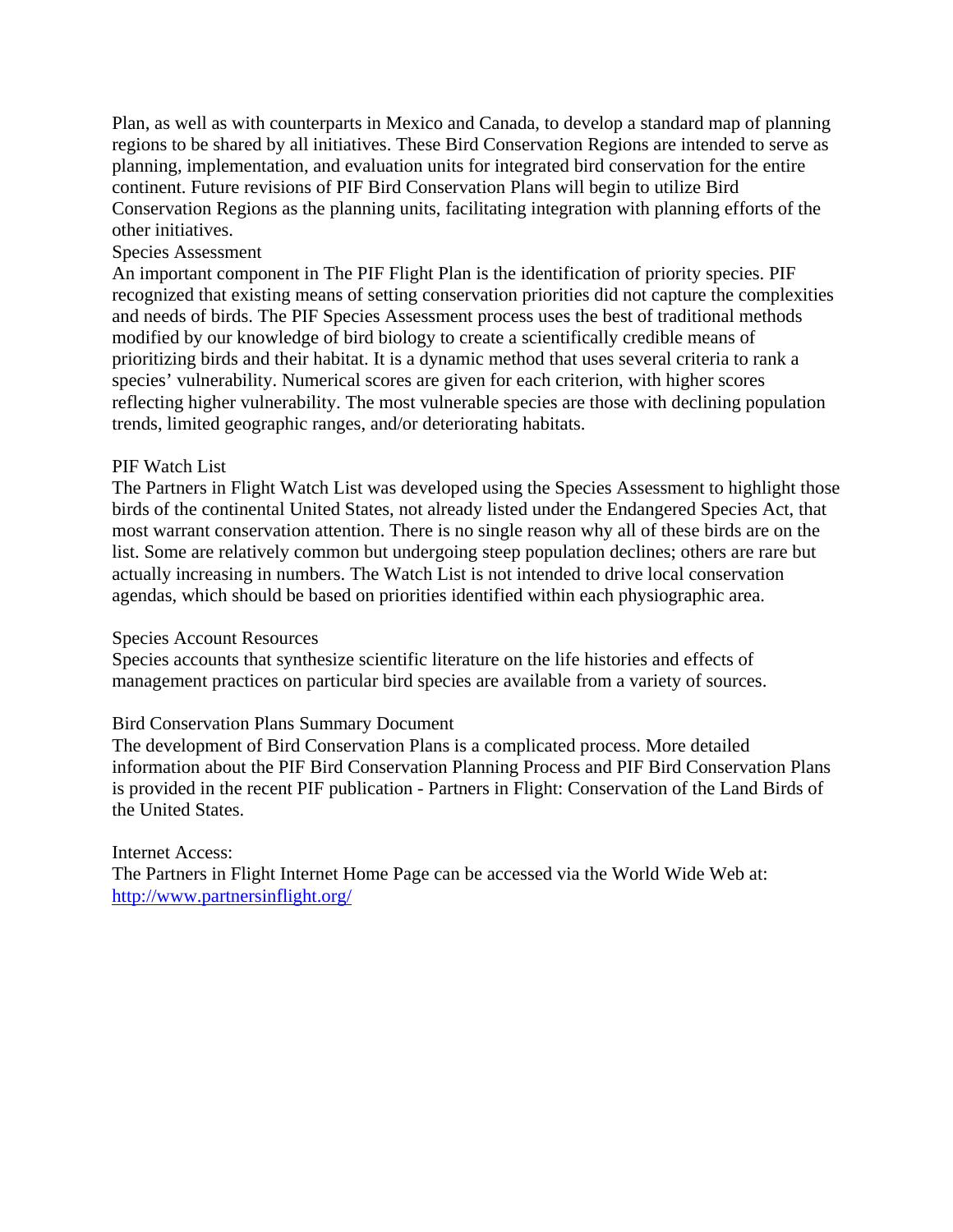## *National Wetland Inventory*

The National Wetlands Inventory (NWI) of the U.S. Fish and Wildlife Service produces information on the characteristics, extent, and status of the Nation's wetlands and deepwater habitats. The National Wetlands Inventory Center information is used by Federal, State, and local agencies, academic institutions, U.S. Congress, and the private sector. The NWIC has mapped 90 percent of the lower 48 states, and 34 percent of Alaska. About 44 percent of the lower 48 states and 13 percent of Alaska are digitized. Congressional mandates require the NWIC to produce status and trends reports to Congress at ten-year intervals. In addition to status and trends reports, the NWIC has produced over 130 publications, including manuals, plant and hydric soils lists, field guides, posters, wall size resource maps, atlases, state reports, and numerous articles published in professional journals.

The NWI National Center in St. Petersburg, Florida, includes a state-of-the-art computer operation which is responsible for constructing the wetlands layer of the National Spatial Data Infrastructure. Digitized wetlands data can be integrated with other layers of the NSDI such as natural resources and cultural and physical features, leading to production of selected color and customized maps of the information from wetland maps, and the transfer of digital (computer-readable) data to users and researchers world-wide. Dozens of organizations, including Federal, State, county agencies, and private sector organizations such as Ducks Unlimited, have supported conversion of wetland maps into digital data for computer use. Statewide databases have been built for 9 States and initiated in 5 other States. Digitized wetland data are also available for portions of 37 other States. Once a digital database is constructed, users can obtain the data at no cost over the Internet, or through the U.S. Geological Survey for the cost of reproduction.

NWI maintains a MAPS database of metadata containing production information, history, and availability of all maps and digital wetlands data produced by NWI. This database is available over the Internet.

The Emergency Wetlands Resources Act requires that NWI archive and disseminate wetlands maps and digitized data as it becomes available. The process prescribed by Office of Management and Budget (OMB) Circular A-16, "Coordination of Surveying, Mapping, and Related Spatial Data", provides an avenue for increased NWI coordination activities with other Federal agencies to reduce waste in government programs. As chair of the Federal Geographic Data Committee's Wetlands Subcommittee, the NWI Project Leader is responsible for promoting the development, sharing, and dissemination of wetlands related spatial data. The Secretary of the Interior chairs the Federal Geographic Data Committee. NWI continues to coordinate mapping activities under 36 cooperative agreements or memoranda of understanding. NWI is involved in training and providing technical assistance to the public and other agencies.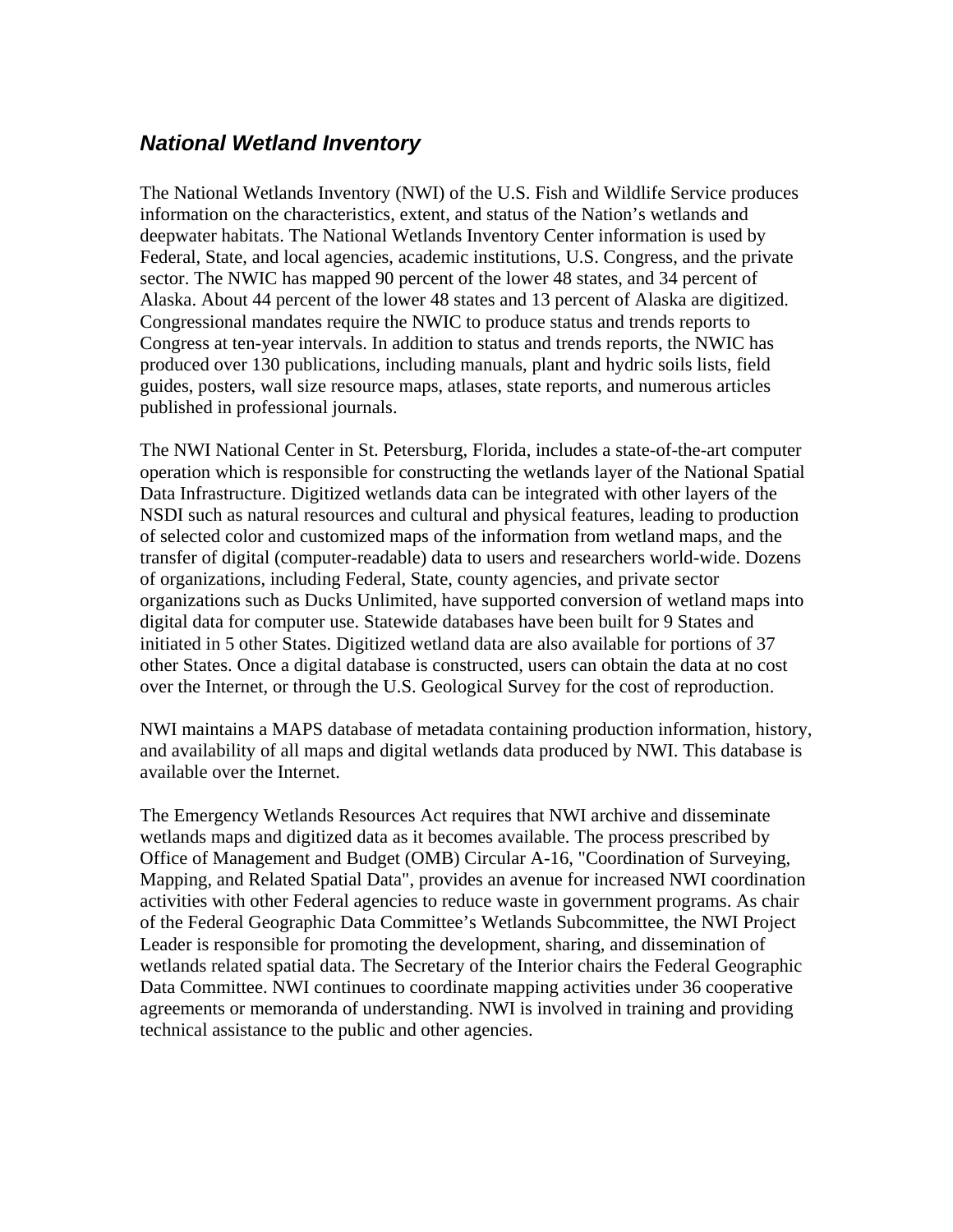NWI maps and digital data are distributed widely throughout the country and the world. NWI has distributed over 1.7 million maps nationally since they were first introduced. Map distribution is accomplished through Cooperator-Run Distribution centers.

Users of NWI maps and digital data are as varied as are the uses. Maps are used by all levels of government, academia, Congress, private consultants, land developers, and conservation organizations. The public makes extensive use of NWI maps in a myriad of applications including planning for watershed and drinking water supply protection; siting of transportation corridors; construction of solid waste facilities; and siting of schools and other municipal buildings. Resource managers in the Service and the States are provided with maps which are essential for effective habitat management and acquisition of important wetland areas needed to perpetuate migratory bird populations as called for in the North American Waterfowl and Wetlands Management Plan; for fisheries restoration; floodplain planning; and endangered species recovery plans. Agencies from the Department of Agriculture use the maps as a major tool in the identification of wetlands for the administration of the Swampbuster provisions of the 1985 and 1990 Farm Bills. Regulatory agencies use the maps to help in advanced wetland identification procedures, and to determine wetland values and mitigation requirements. Private sector planners use the maps to determine location and nature of wetlands to aid in framing alternative plans to meet regulatory requirements. The maps are instrumental in preventing problems from developing and in providing facts that allow sound business decisions to be made quickly, accurately, and efficiently. Good planning protects the habitat value of wetlands for wildlife, preserves water quality, provides flood protection, and enhances ground water recharge, among many other wetland values.

Additional sources of data are maintained by the Service to complement the information available from the maps themselves. The Service maintains a National List of Vascular Plant Species that Occur in Wetlands. This list is referenced in the Federal Manual for Identifying and Delineating Jurisdictional Wetlands, and in the Natural Resources Conservation Service's procedures to identify wetlands for the Swampbuster provision of the Farm Bill. The recent report on wetlands by the National Academy of Sciences found the National List to be scientifically sound and recommended that the Service continue development of the list. The Service has developed a protocol to allow other agencies and private individuals to submit additions, deletions, or changes to the list. The National List and Regional Lists are available over the Internet through the NWI Homepage.

NWI digital data have been available over the Internet since 1994. In the first year alone 93,000 data files were distributed through anonymous file transfer protocol (FTP) access to wetland maps digital line graph (DLG) data. To date, over 250,000 electronic copies of wetland maps are in the hands of resource managers and the general public. One-third of the digital wetlands files downloaded off Internet went to government agencies at Federal, State, Regional, and local levels. Other users include commercial enterprises, environmental organizations, universities, and the military. Users from 25 countries from Estonia to New Zealand to Chile obtained NWI maps from the Internet. This excellent partnership provides information to any government, private, or commercial entity that requires assistance to address issues throughout the world.